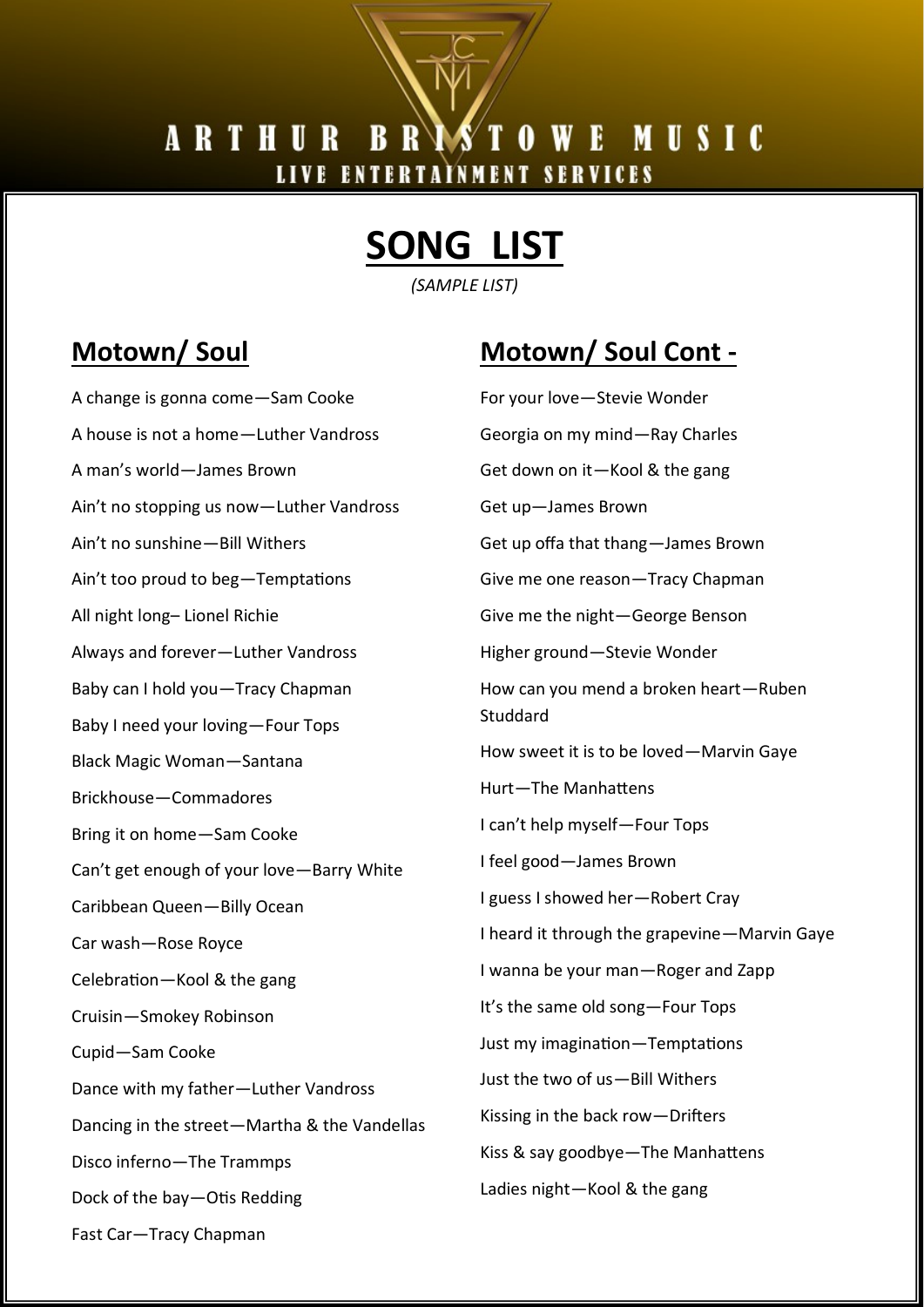#### **Motown/ Soul cont -**

Lady soul –Temptations Lately—Stevie Wonder Let's stay together—Al Green Let's get it on—Marvin Gaye Let's twist again—Chubby Checker Livin for the city—Stevie Wonder Lonely teardrops—Jackie Wilson Low down—Bob Scaggs Me & Mrs Jones—Billy Paul My Cherie amour—Stevie Wonder My girl—Temptations Never too much—Luther Vandross Night shift—Commadores Nothin but a woman—Robert Cray Now that we've found love—Third world On Broadway—George Benson Overjoyed—Stevie Wonder Papa was a rolling stone—Temptations Reet Petite—Jackie Wilson Ribbon in the sky—Stevie Wonder Rock the boat—Hues Corporation Rock with you—Michael Jackson Rhythm of the night—El Debarge Saturday night at the movies—Drifters Send me—Sam Cooke September—Earth Wind & Fire Sex machine—James Brown Sexual Healing—Marvin Gaye Sexy eyes—Dr Hook Shake you down—Gregory Abbot Shake you tail feather—Ray Charles

### **Motown/ Soul Cont -**

Shamalama ding dong—Otis Day & The Knights Sharing the night together—Dr Hook Signed sealed delivered—Stevie Wonder Super Freak—Rick James Superstition—Stevie Wonder Smooth operator—Sade So amazing—Luther Vandross Somewhere over the rainbow—Isreal Kamakawiwo'ole Stay—Maurice Williams & The Zodiacs Superstar—Ruben Studdard Talk it over—Grayson Hugh This Christmas—Donny Hathaway Tracks of my tears—Smokey Robinson Treat her like a lady—Temptations Turn your love around—George Benson Twistin the night away—Sam Cooke Under the boardwalk—Drifters Up on the roof—Drifters Used to be my girl—The O'Jays We're in this love—Al Jarreau What a wonderful world—Sam Cooke What a wonderful world—Loui Armstrong What's going on—Marvin Gaye Working my way back to you—Spinners You are—Lionel Richie You are the Sunshine of my life—Stevie Wonder You send me—Sam Cooke You to me are everything The Real Thing Young free & single—Sunfire Zoom—Fat Larry's Band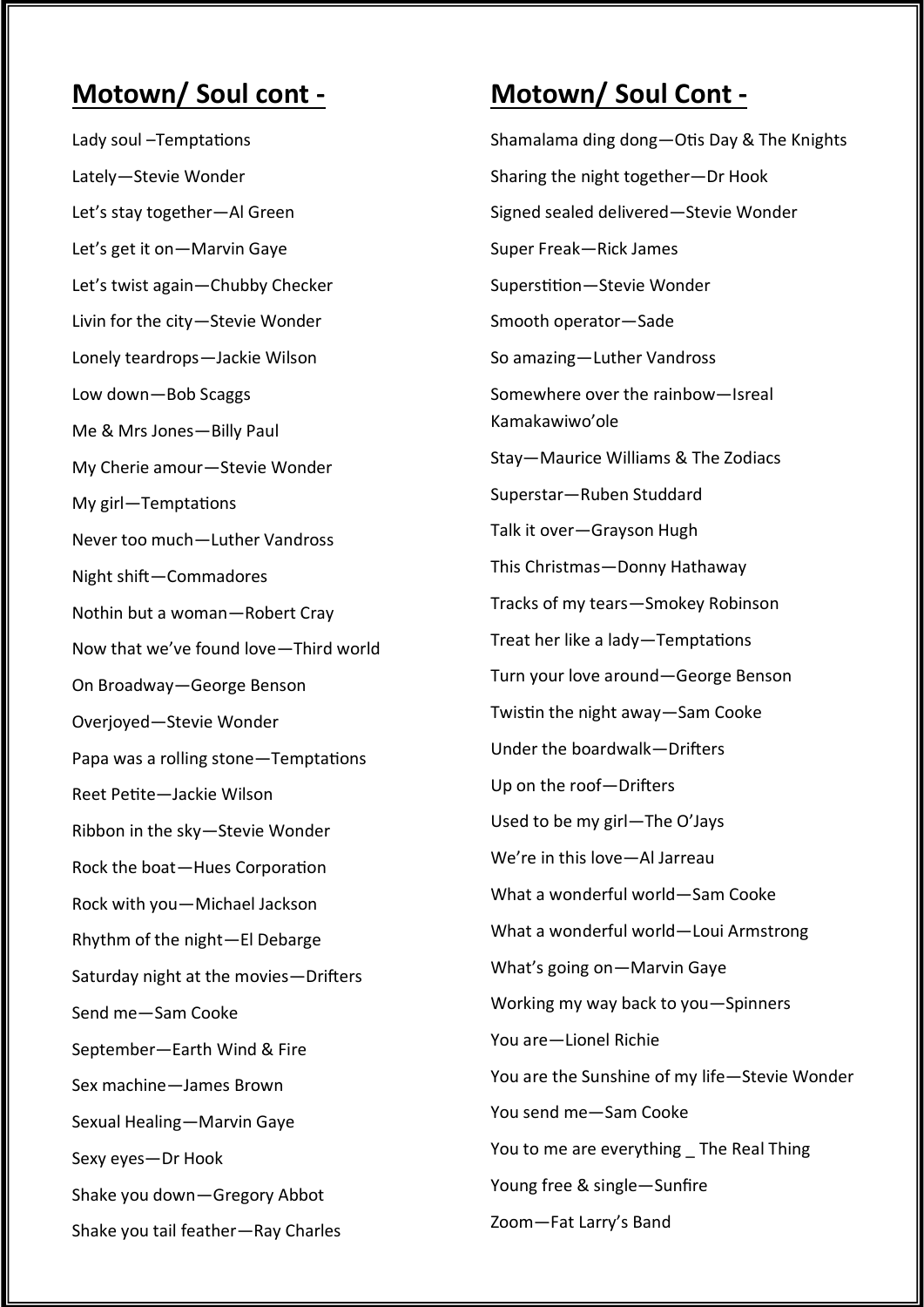#### **Aussie made**

Angels brought me here - Guy Sebastian Beds are burning - Midnight Oil Before I go—Guy Sebastian Burn for you –John Farnham Cool change –Little River Band Eagle Rock –Daddy Cool Forever now—Cold Chisel Horses –Daryl Braithwaite I need you tonight –Inxs Jessie's girl –Rick Springfield Reminiscing –Little River Band The other guy –Little River Band Two strong hearts –John Farnham What about me –Shannon Noll You're the voice –John Farnham

#### **Reggae**

Alcoholic – Common Kings Angel – Shaggy Beautiful Woman—Toots Buffalo Soldier –Bob Marley Could you be loved—Bob Marley Don't forget your roots—Six60 Don't let go—Spawn Breezie Ehu girl - Kolohe Kai Good thing going—Sugar Minnot I can see clearly now –Jimmy Cliff Is this love –Bob Marley Jah Rastafari—1814 Jammin – Bob Marley Kingston town

#### **Reggae Cont -**

Master blaster - Stevie Wonder Mysterious girl – Peter Andre No women no cry—Bob Marley One love—Bob Marley Redemption song—Bob Marley Rude—Magic Sweat—Inner Circle Sweet darling—Fiji Take it easy—Stan Walker Three little birds—Bob Marley UNUNINI—1814 Waiting in vain—Bob Marley

#### **Jazz/ Swing**

Everything—Michael Buble Fly me to the moon—Frank Sinatra Fragile—Sting Georgia on my mind—Ray Charles Gravity—John Mayer Home—Michael Buble I just whisper your name—Harry Connick I've got you under my skin—Frank Sinatra Just the way you are—Billy Joel L.O.V.E—Nat King Cole My way—Frank Sinatra New York New York—Frank Sinatra Save the last dance—Michael Buble Sunday morning—Maroon 5 Sway—Michael Buble The way you look tonight—Michael Buble Unforgettable—Nat King Cole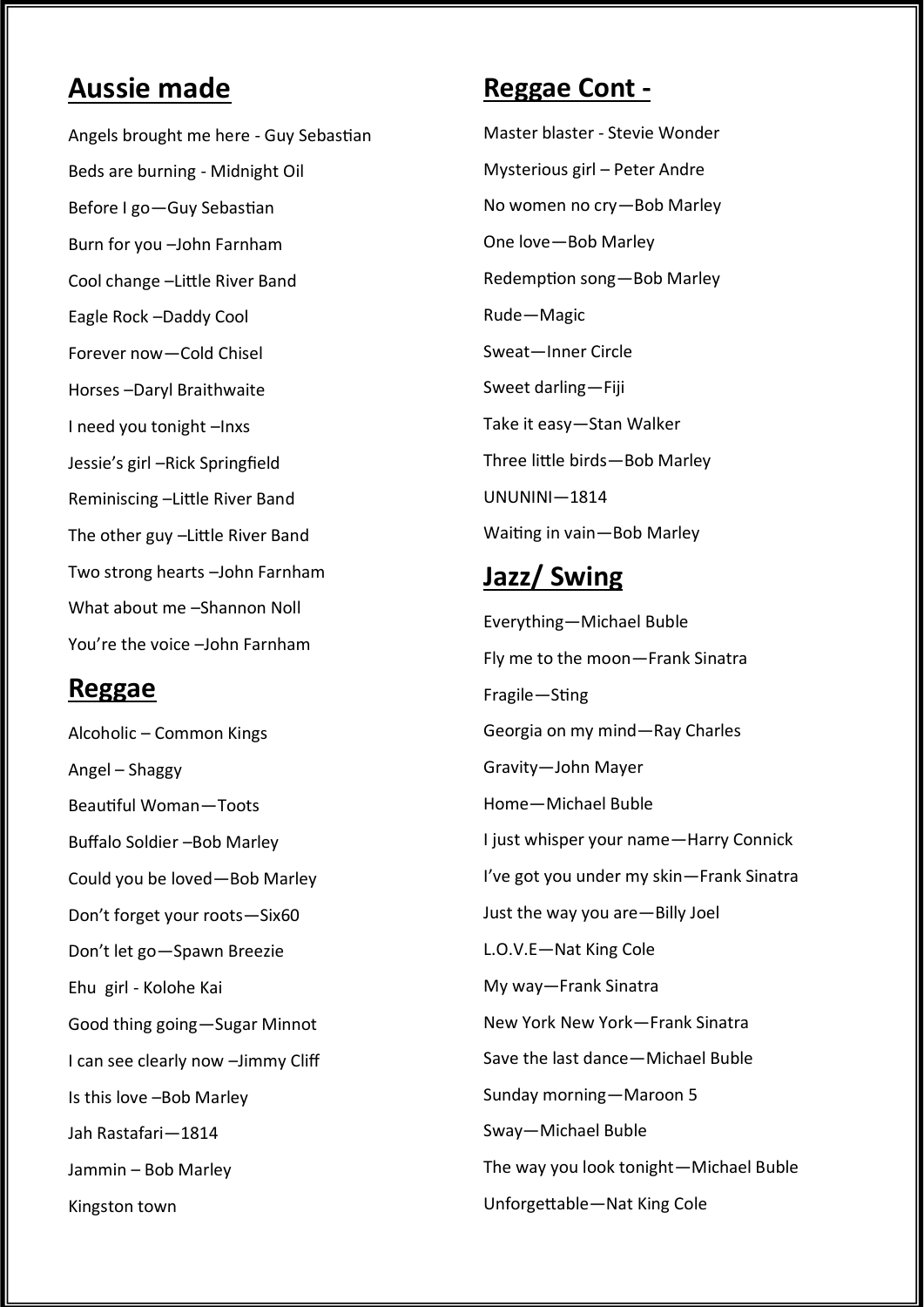#### **Folk/Blues/Rock & Roll**

500 miles—The Proclaimers All I have to do is dream—Everly Brothers Amazed—Lonestar Besame Mucho—Andrea Bocelli Brown eyed girl—Van Morrison Build me up buttercup—The Foundations Can't take my eyes off you—Frankie Valli Careless Whispers—George Michael Crazy little thing called love—Freddie Mercury December 63—The four Seasons Drift away—Dobie Gray Eagle rock—Daddy Cool Follow me—Uncle Cracker Fresh eyes—Andy Grammer Geronimo—Sheppard Gravity—John Mayer Hooked on a feeling—Blue Swede Hotel California—Eagles How deeps is your love—Bee gees How sweet it is—James Taylor Hurt so good—John Mellencamp I don't wanna talk about it—Rod Stewart Islands in the stream—Bee gees Im gonna be (500 miles) - Proclaimers It's now or never—Elvis Johnny B Goode—Chuck Berry Joy to the world—3 Dog Night Just the way you are—Billy Joel Knock 3 times—Tony Orlando & Dawn La Bamba—Los Lobos Lady in red—Chris Deburg

# **Folk/Blues/Rock & Roll Cont-**

Let it be—Paul Macartney Let's twist again—Chubby Checker Listen to the music—Doobie Brothers Livin on a prayer—Bon Jovi Love is all around—Wet wet wet Love shack—B52s Love someone—Lucas Graham Mustang Sally—The Commitments Never gonna give you up—Rick Astley Old time rock n roll—Bob Seger Poor some sugar on me—Def Leppard Pretty woman—Roy Orbison Quando quando quando—Englebert Humperdink Reet petite—Jackie Wilson Return to sender—Elvis Rock around the clock—Bill Haley Sexy eyes—Dr Hook Sh boom—Crew Cuts Sherry—Frankie Valli & the Four Seasons Spanish eyes—Englebert Humperdink Stuck in the middle—Stealers Wheel Summer of 69—Bryan Adams Suspicious minds—Elvis Take it easy—Eagles Tennessee Whiskey—Chris Stapleton Tequila sunrise—Eagles That's amore—Dean Martin The Gambler—Kenny Rogers The wonder of you—Elvis Twist & shout—Beatles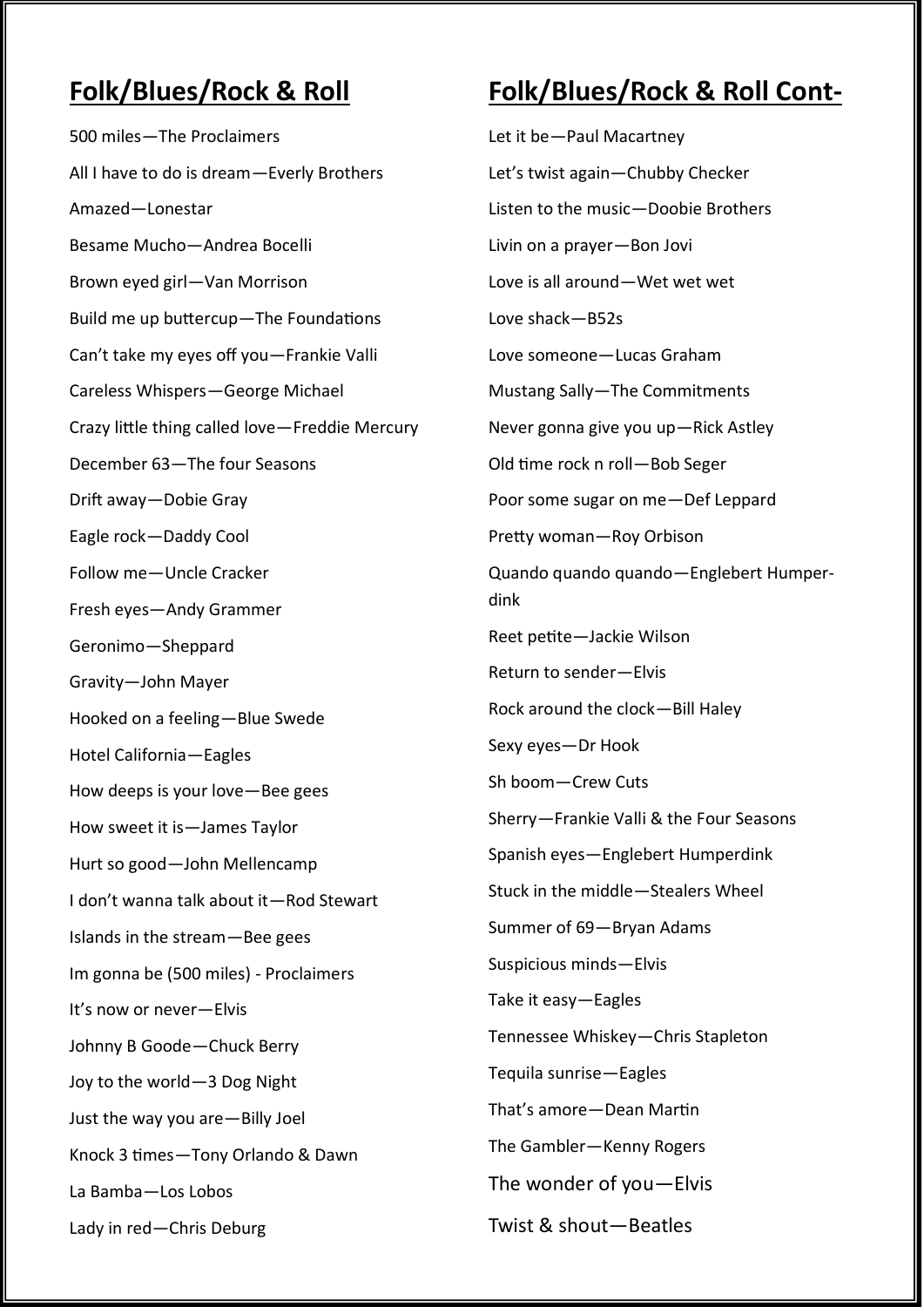# **Folk/Blues/Rock & roll cont-**

Walk of life—Direstraits Walking in Memphis—Mark Cohn When you say nothing at all—Ronan Keating

#### **Hits of 2000**

24k Magic—Bruno Mars All about that bass—Meghan Trainor Before I go—Guy Sebastian Before you go—Lewis Capaldi Blurred lines—Robin Thicke/ Pharell Budapest—George Ezra Cake by the Ocean—DNCE Can't stop the feeling—Justin Timberlake Cheerleader—OMI Dancing on my own—Calum Scott Dancing with a stranger—Normani & Sam Smith Despacito—Luis Fonsi/ Daddy Yankee Finesse—Bruno Mars & Cardi B Forget you—Cee lo Green Fresh eyes—Andy Grammer Get lucky—Daft Punk Happy—Pharell Havana—Camila Cabello Hello—Adelle Hey Baby—DJ Otzi I'm not the only one—Sam Smith I wasn't expecting that—Jamie Lawson Love me now—John Legend Love someone—Lucas Graham One dance—Drake Im not the only one—Sam Smith

# **Hits of 2000**

Just the way you are—Bruno Mars Love Yourself—Justin Beiber Low— Flo Rida Not a bad thing—Justin Timberlake Senorita—Shawn Mandes/ Camila Cabello Someone you loved—Lewis Capaldi Unaware—Allen Stone Versace on the floor—Bruno Mars Yummy Yummy—Justin Bieber

#### **Funk & Disco**

ABBA medley—ABBA Aint no stopping us now—Luther Vandross Boogie shoes—KC & the sunshine band Brick house—Commadores Can't get enough of your love—Barry **White** Car wash—Rose Royce Celebration—Kool & The Gang Cream—Prince December 63 (oh what a night) - The Four Seasons Disco inferno—The Tramps Footloose—Kenny Loggins Funky town—Lipps Inc Get down on it—Kool & The Gang Get Up—James Brown Get up Offa that thang—James Brown Grease megamix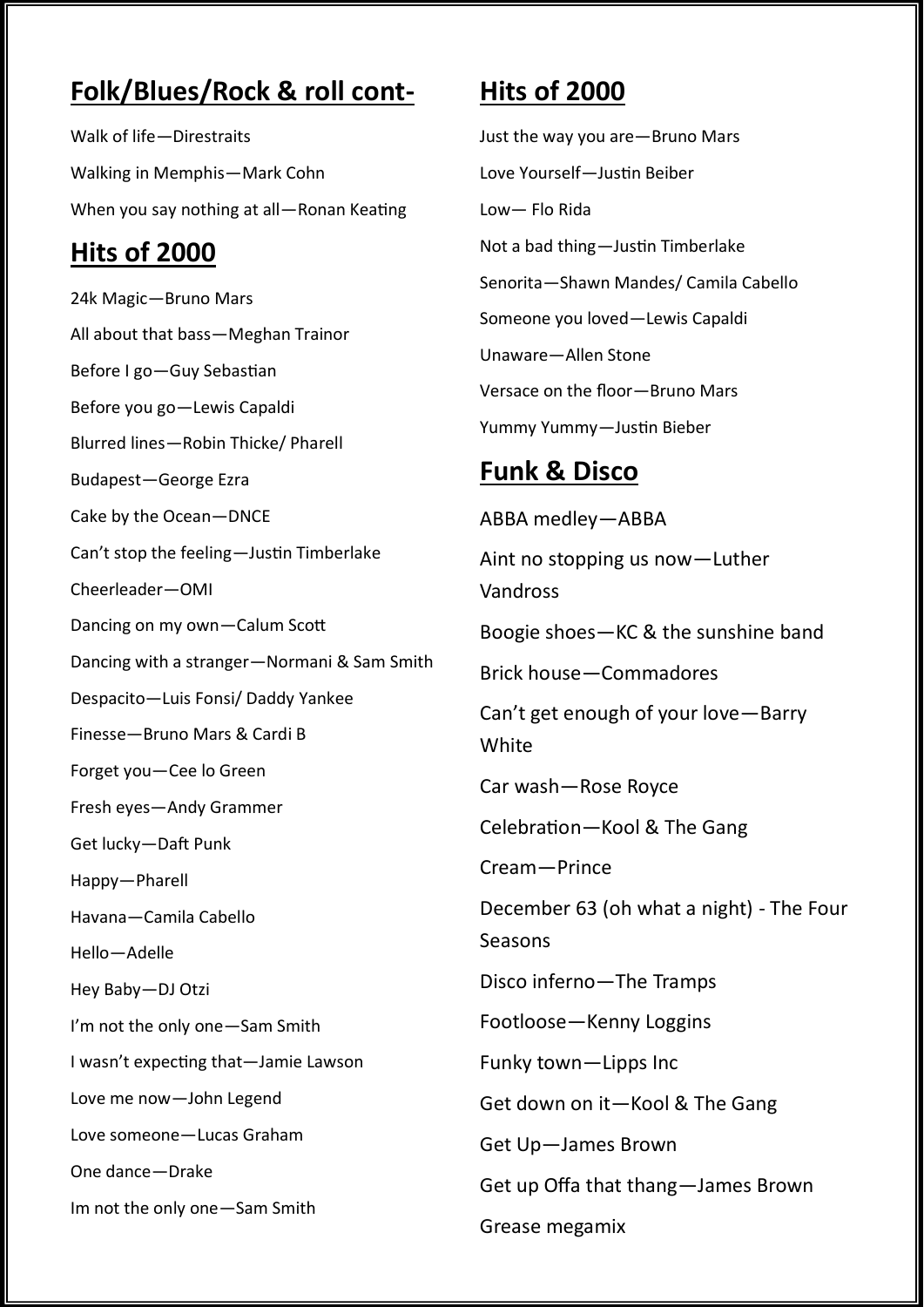#### **Funk & Disco**

Heaven must be missing an angel— **Tavares** Hot hot hot—Arrow How deep is your love—Bee Gees Hurt so good—John Mellencamp I feel good—James Brown Kiss—Prince Knock 3 times—Tony Olando & Dawn La Bamba—Los Lobos Ladies night—Kool & The Gang Listen to the music—Doobie Brothers Love shack—B52s Lowdown—Boz Scaggs Never too much—Luther Vandross Now that we've found love—Third world Play that funky music—Wild Cherry September—Earth Wind & Fire Smooth operator—Sade Staying alive—Bee Gees Superfreak—Rick James That's the way I like it—KC & The Sunshine Band Used to be my girl—The O Jays Who's that lady—Isley Brothers Working my way back to you—The Spinners You sexy thing—Hot Chocolate YMCA—Village people

# **RnB/ Hiphop**

7 days—Craig David 24K Magic—Bruno Mars

# **RnB/Hiphop Cont-**

All my life—Kci & Jojo All of me—John Legend Ascension—Maxwell Back at one—Brian Mcknight Blurred Lines—Robin Thicke Brown Sugar—D'Angelo Can we talk—Tevin Campbell Cheerleader—OMI Closer—Neyo Cry me a river—Justin Timberlake Despacito—Daddy Yankee/ Fonzi/ Justin Beiber Dessert—Darwin DJs got us falling in love again—Usher End of the road—Boyz II Men Every little step I take—Bobby Brown Finesse—Bruno Mars/ Cardi B Forget you—Cee lo Green Freak me—Silk Freak n you—Jodeci Georgie Porgy—Eric Benet Get on up—Jodeci Getting jiggy with it—Will Smith Happy—Pharell Havana— Camila Cabello Hit me off—New Edition I can love you like that—All 4One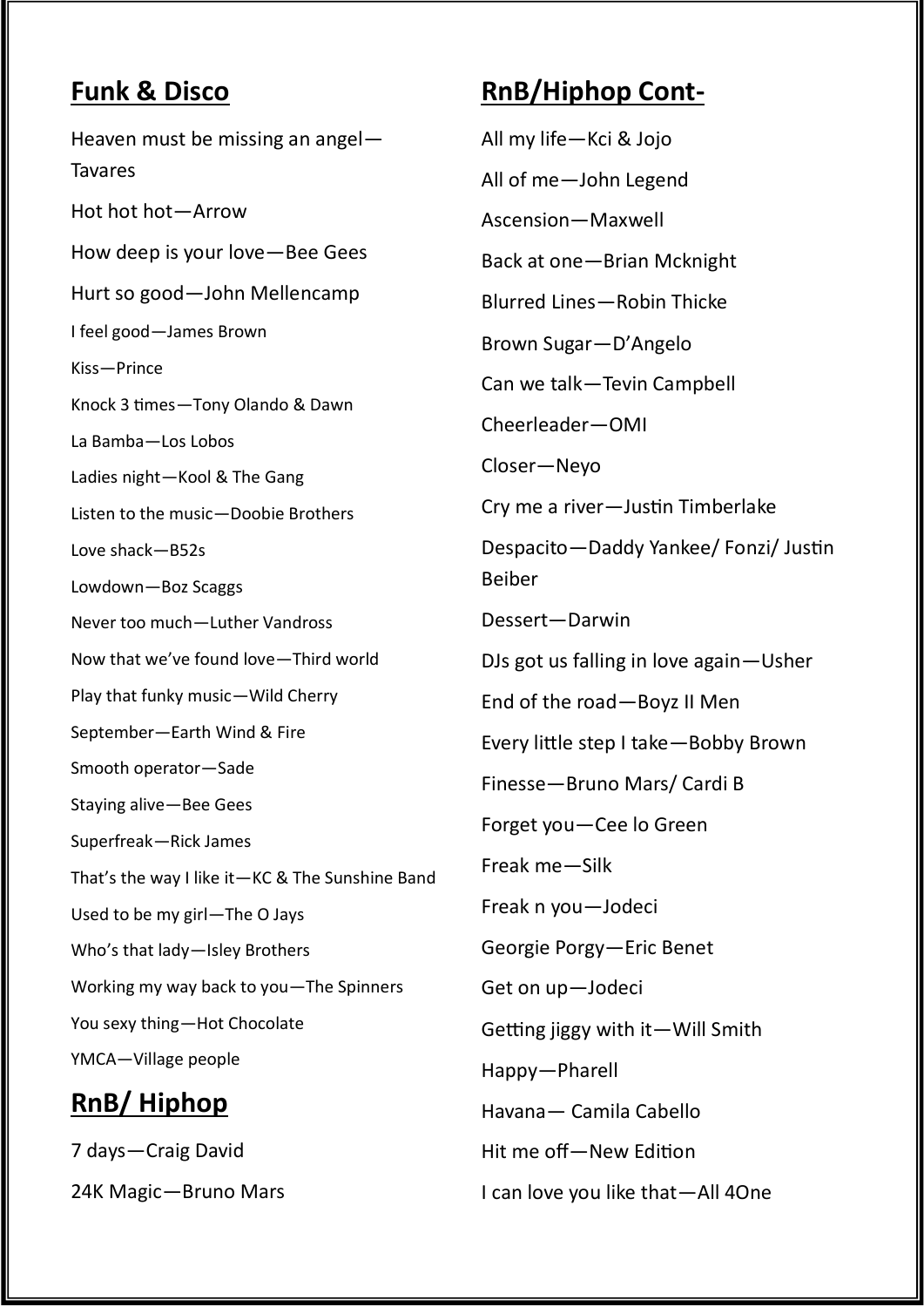#### **RnB/Hiphop Cont-**

I know you want me—Pitbull I Swear—All 4 One Ignition—R Kelly Incomplete—Dru Hill I swear—All 4 One I wanna be your man—Roger & Zapp Just a friend—Mario Knocks me off my feet—Donell Jones Let me love you—Mario Love me now—John Legend Love yourself—Justin Beiber Maria Maria—Santana Mirrors—Justin Timberlake My my my—Johnny Gill Nice n slow—Usher No digity—Blackstreet Not a bad thing—Justin Timberlake One dance—Drake Ordinary people—John Legend Pony—Genuwine Rendezvous—Craig David Return of the mack—Mark Morrison Senorita—Justin Timberlake Sexy back—Justin Timberlake Shackles—May Mary So high—John Legend Stay with you—John Legend Talk dirty—Jason Derulo Tell me it's real—Kci & Jojo

#### **RnB/Hiphop Cont-**

The thong song—Sisqo This is how we do it—Montell Jordan Too close—Next U remind me– Usher Uptown funk—Bruno Mars Used to love you—John Legend Versace on the floor—Bruno Mars Walking away—Craig David Waterfalls—TLC Water runs dry—Boyz II Men When I get you alone—Robin Thicke Where you are—Rahsaan Patterson Wifey—Next Yeah—Usher You got it bad—Usher

#### **Kiwi/NZ/Maori**

A life with you—Adeaze Alcoholic—Common Kings April sun in Cuba—Dragon Beautiful woman—Toots & the Maytals Don't dream it's over—Crowded House Don't forget your roots—Six60 Don't let go—Spawn Breezie E Ipo—Prince Tui Teka Fade away—Che Fu For the life of me—Prince Tui Teka Giddy up—Katchafire Good thing going—Sugar Minott Hangi tonight—Dennis Marsh How Bizzare—OMC